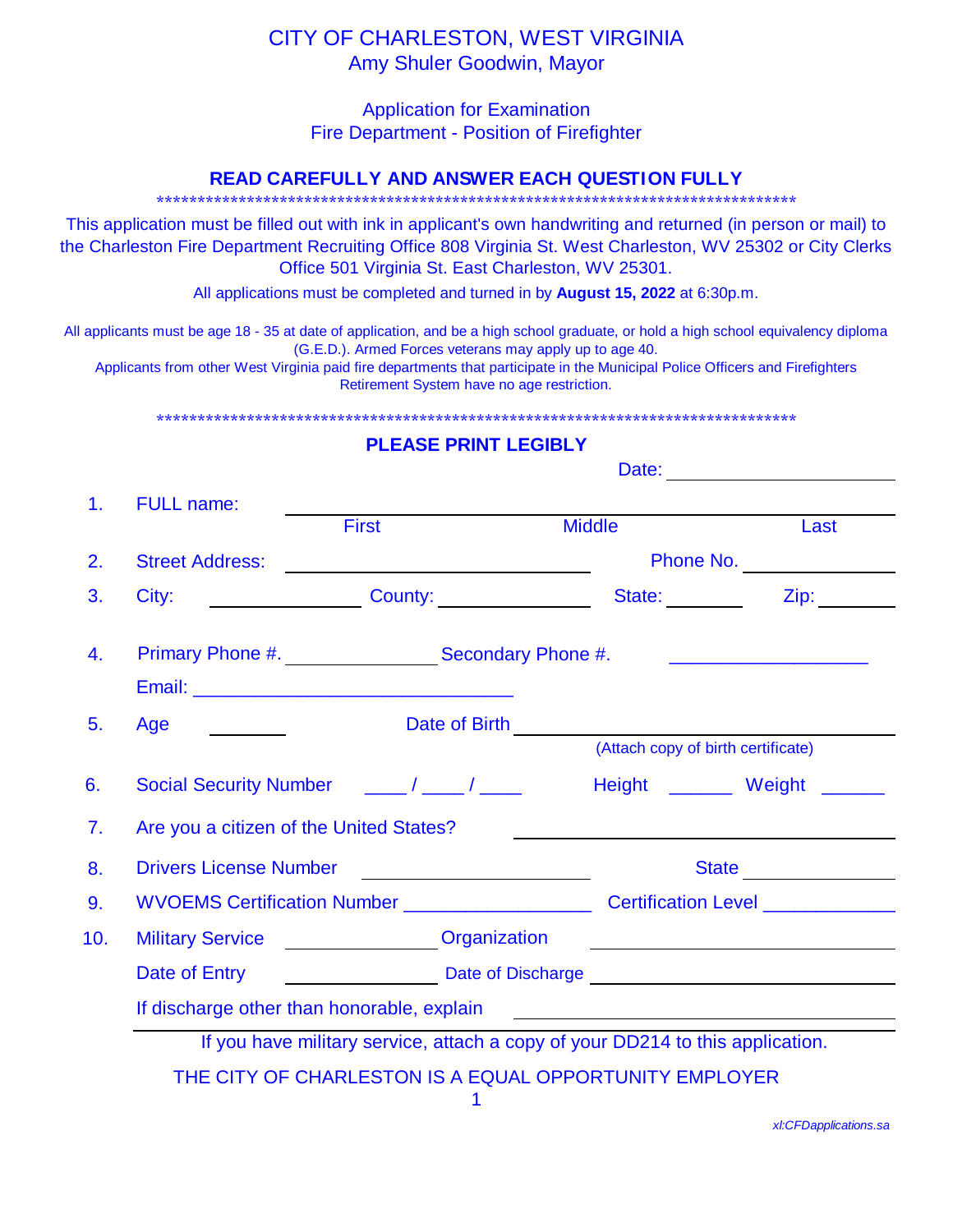Have you ever been convicted of a crime? 11. <u>and the contract of the contract of the contract of the contract of the contract of the contract of the contract of the contract of the contract of the contract of the contract of the contract of the contract of the contr</u> If yes, explain giving dates: **All any of the set of the set of the set of the set of the set of the set of the set of the set of the set of the set of the set of the set of the set of the set of the set of the set of the** 

## 12. **Education:**

| <b>Schools Attended</b> | <b>Address</b> | Years | <b>Diploma or Degree</b> |
|-------------------------|----------------|-------|--------------------------|
|                         |                |       |                          |
|                         |                |       |                          |
|                         |                |       |                          |
|                         |                |       |                          |
|                         |                |       |                          |
|                         |                |       |                          |
|                         |                |       |                          |
|                         |                |       |                          |
|                         |                |       |                          |
|                         |                |       |                          |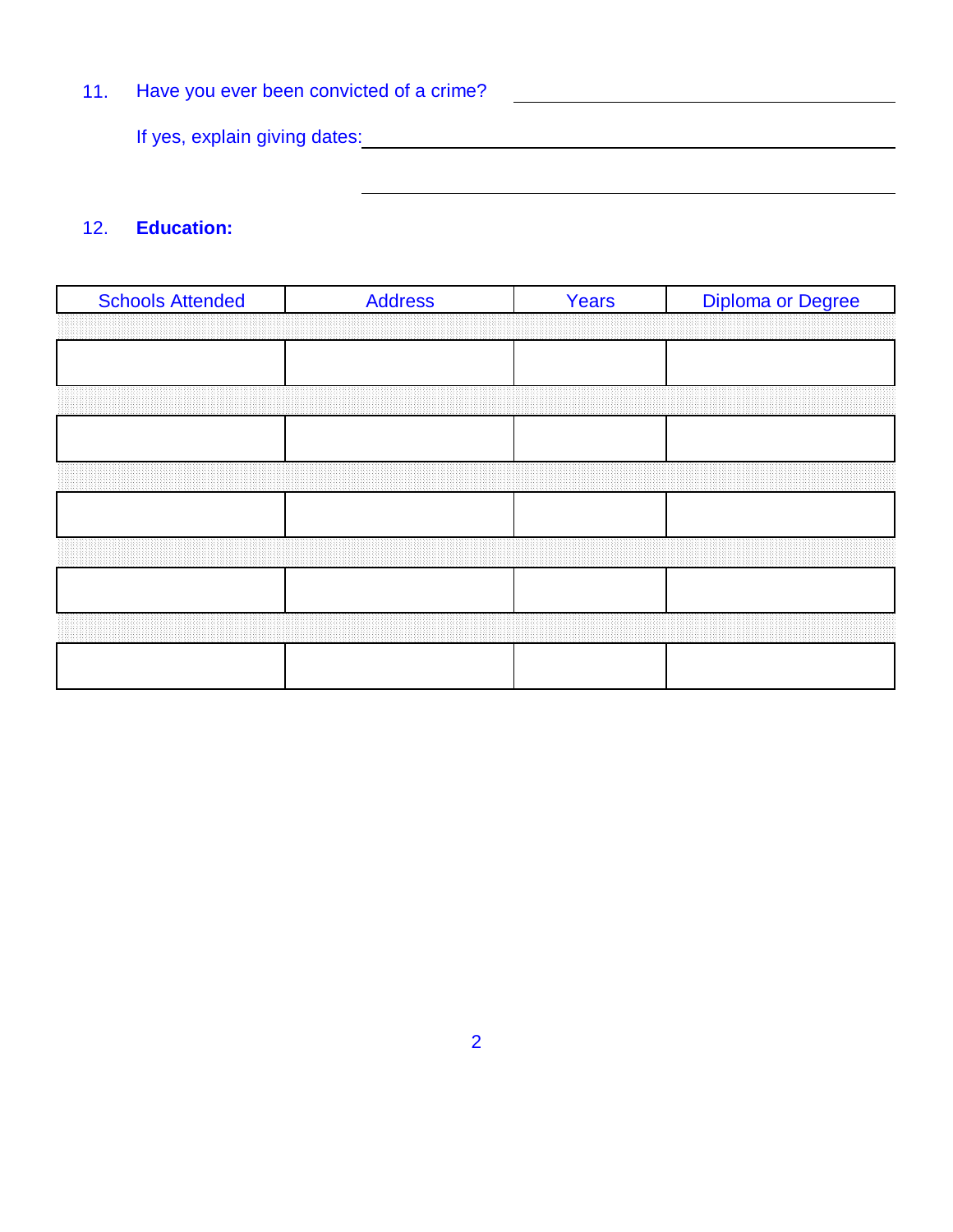13. Experience: (Full particulars must be given and all time accounted for) list chronologically last employer first.

|                              | Name and address of employer |  |  |  |
|------------------------------|------------------------------|--|--|--|
| Position and kind of work    |                              |  |  |  |
| From                         | to                           |  |  |  |
| Reason for leaving?          |                              |  |  |  |
| Name and address of employer |                              |  |  |  |
| Position and kind of work    |                              |  |  |  |
| From                         | to                           |  |  |  |
| <b>Reason for leaving?</b>   |                              |  |  |  |
| Name and address of employer |                              |  |  |  |
|                              |                              |  |  |  |
| Position and kind of work    |                              |  |  |  |
| From                         | to                           |  |  |  |
| <b>Reason for leaving?</b>   |                              |  |  |  |
| Name and address of employer |                              |  |  |  |
| Position and kind of work    |                              |  |  |  |
| From                         | to                           |  |  |  |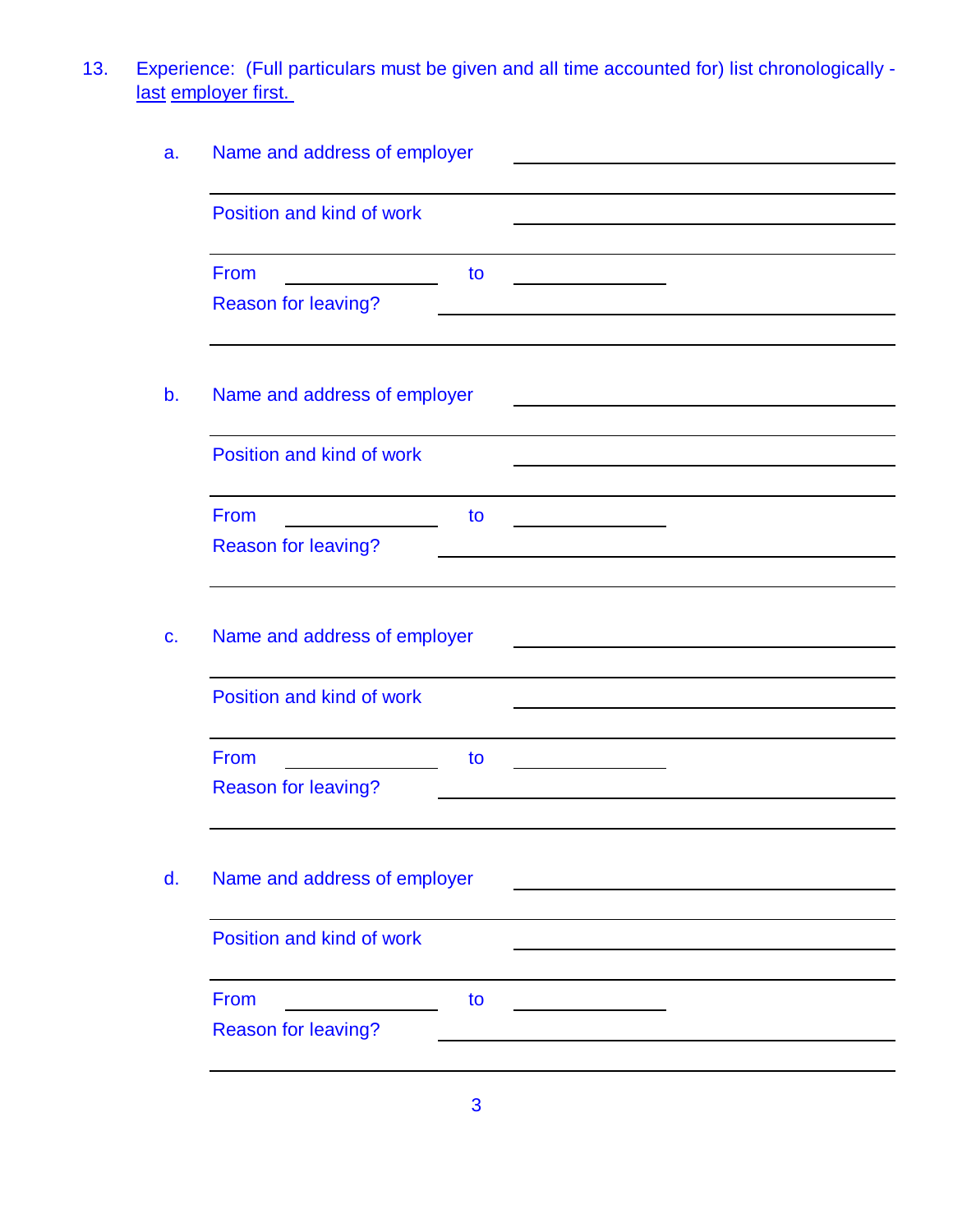14. Give five personal references who are not relatives, former employers, former employees or school teachers. Personal references should be at least (25) years of age, head of household or property owners, or business men or women,including your family physician or any person of good standing in the community who you have known well during the past three years.

| a. |                          |                         |
|----|--------------------------|-------------------------|
|    | <b>Name</b>              | Number of years known   |
|    | <b>Residence Address</b> | <b>Telephone Number</b> |
|    | <b>Business Address</b>  | <b>Telephone Number</b> |
| b. | <b>Name</b>              | Number of years known   |
|    | <b>Residence Address</b> | <b>Telephone Number</b> |
|    | <b>Business Address</b>  | <b>Telephone Number</b> |
| C. | <b>Name</b>              | Number of years known   |
|    | <b>Residence Address</b> | Telephone Number        |
|    | <b>Business Address</b>  | <b>Telephone Number</b> |
| d. | <b>Name</b>              | Number of years known   |
|    | <b>Residence Address</b> | <b>Telephone Number</b> |
|    | <b>Business Address</b>  | <b>Telephone Number</b> |
| е. | <b>Name</b>              | Number of years known   |
|    | <b>Residence Address</b> | <b>Telephone Number</b> |
|    | <b>Business Address</b>  | <b>Telephone Number</b> |

4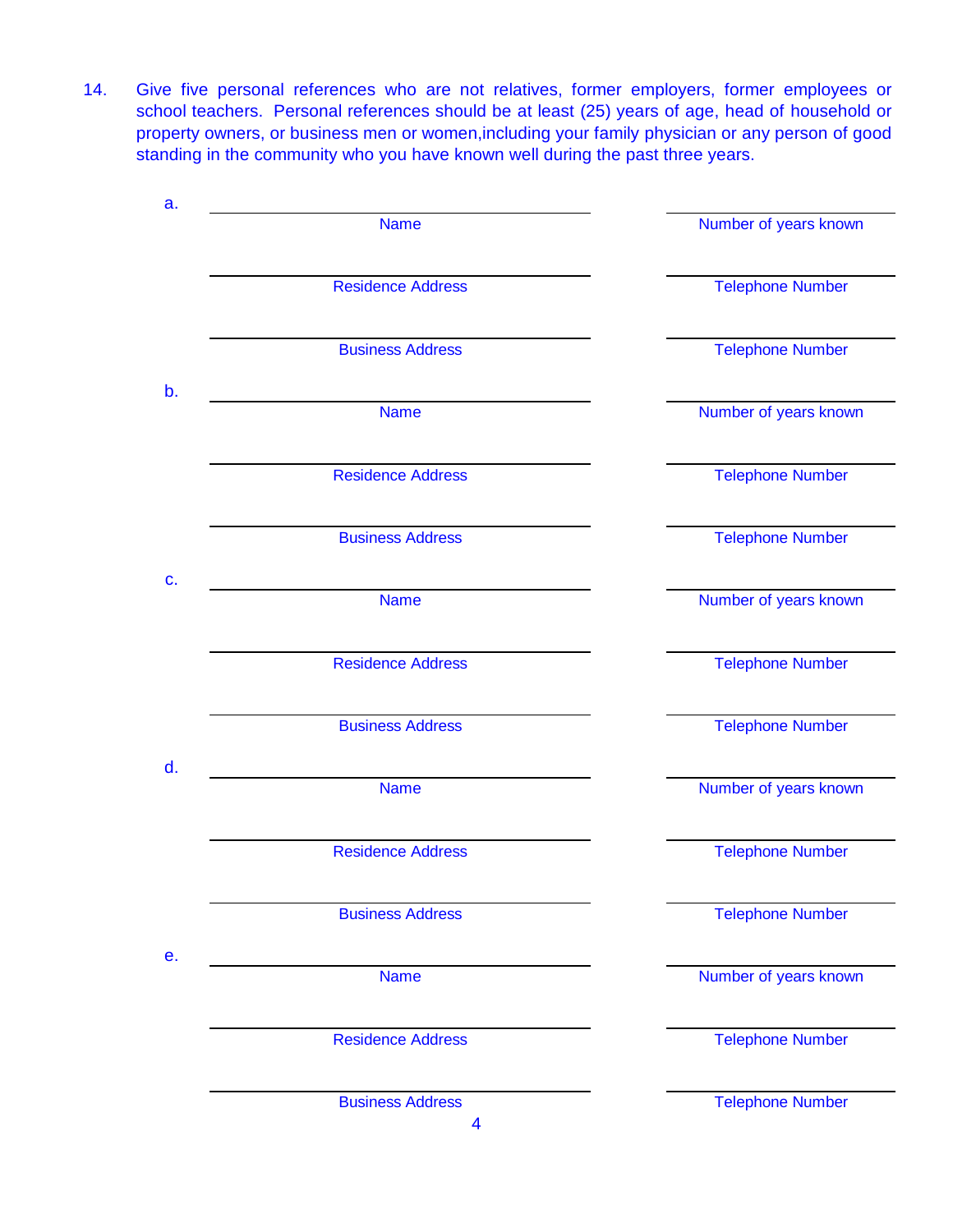15. PLEASE LIST ALL PREVIOUS ADDRESSES FOR THE PAST 10 YEARS

|        | 1. Address: 2008. 2009. 2009. 2009. 2009. 2009. 2009. 2009. 2009. 2009. 2009. 2009. 2009. 2009. 2009. 2009. 20                                                                                                                 |
|--------|--------------------------------------------------------------------------------------------------------------------------------------------------------------------------------------------------------------------------------|
|        |                                                                                                                                                                                                                                |
|        |                                                                                                                                                                                                                                |
| State: | <u> 1980 - Andrea Stadt Britain, amerikan bestean ingilang pada sebagai pada sebagai pada sebagai pada sebagai pa</u>                                                                                                          |
|        | 2. Address: 2. Address:                                                                                                                                                                                                        |
|        |                                                                                                                                                                                                                                |
|        |                                                                                                                                                                                                                                |
|        |                                                                                                                                                                                                                                |
|        | 3. Address: 2008. Contract of the contract of the contract of the contract of the contract of the contract of the contract of the contract of the contract of the contract of the contract of the contract of the contract of  |
|        |                                                                                                                                                                                                                                |
|        |                                                                                                                                                                                                                                |
|        |                                                                                                                                                                                                                                |
|        |                                                                                                                                                                                                                                |
|        | 4. Address: 2008. Communication of the contract of the contract of the contract of the contract of the contract of the contract of the contract of the contract of the contract of the contract of the contract of the contrac |
|        |                                                                                                                                                                                                                                |
|        |                                                                                                                                                                                                                                |
| State: |                                                                                                                                                                                                                                |
|        |                                                                                                                                                                                                                                |
| Dates: |                                                                                                                                                                                                                                |
|        | County:                                                                                                                                                                                                                        |
| State: | <u> 1989 - John Stein, mars and de Brazilian (b. 1989)</u>                                                                                                                                                                     |